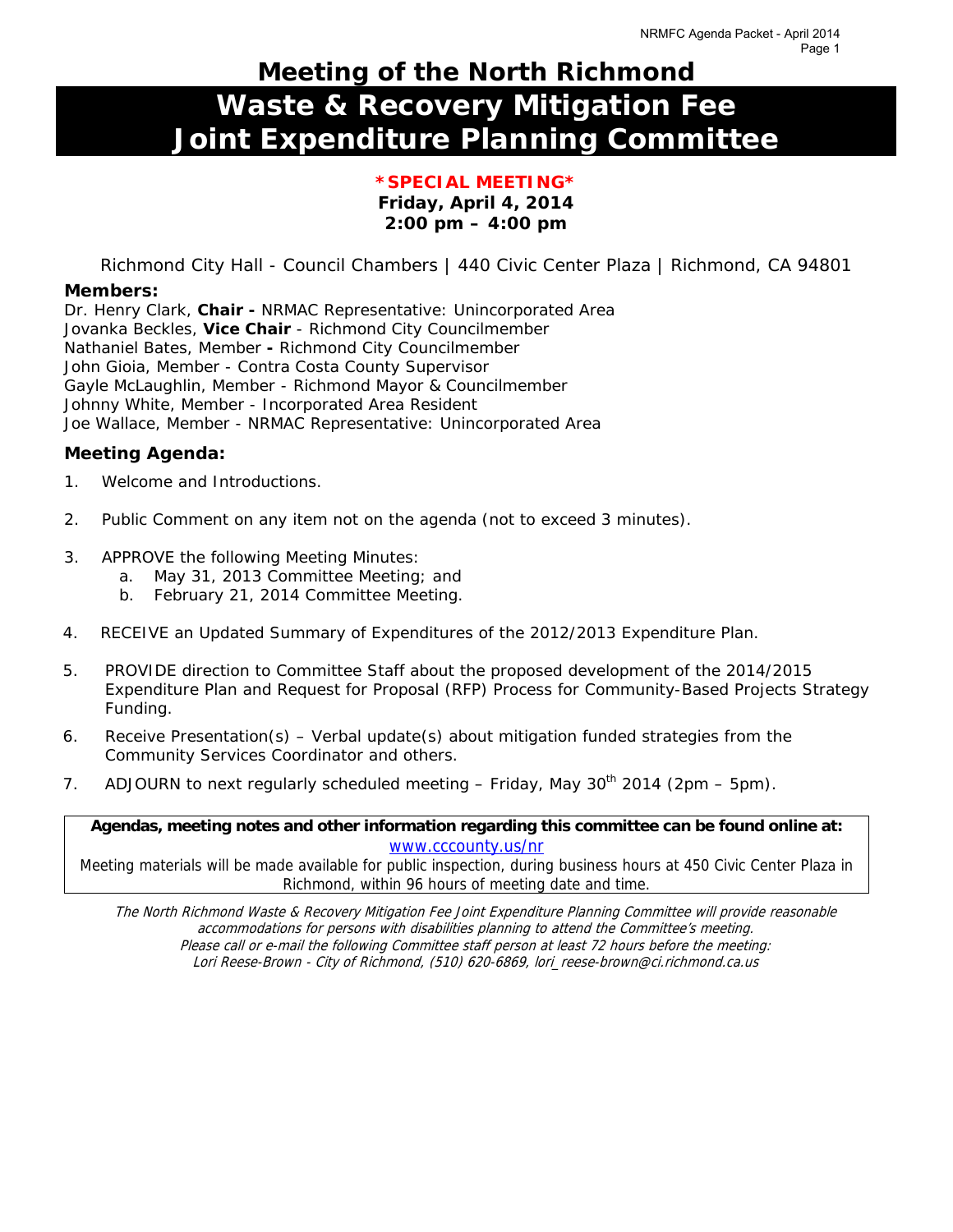#### **North Richmond Waste & Recovery Mitigation Fee Joint Expenditure Planning Committee**

#### **Meeting Minutes**

Meeting Friday, May 31, 2013 2:00pm-5:00pm

*Richmond City Hall – Council Chambers / 440 Civic Center Plaza / Richmond, CA 94801* 

# **I. Members/Alternates in Attendance:**

Jovanka Beckles, **Vice Chair** – Richmond City Councilmember Mayor Gayle McLaughlin, Member – Richmond City Councilmember Luz Gomez, Alternate Member – Contra Costa County Supervisor Beverly Scott, Alternate Member – NRMAC Representative: Unincorporated Area

#### **II. Members Absent:**

Dr. Henry Clark, **Chair** – NRMAC Representative: Unincorporated Area Supervisor John Gioia, Member – Contra Costa County District Supervisor Johnny White, Member - Incorporated Area Resident Nathaniel Bates, Member – Richmond City Councilmember

#### **1. Welcome and Introductions**

Vice Chair, Jovanka Beckles called the meeting to order at 2:12pm.

#### **2. Public Comment on any item not on agenda**

There were ten (10) speakers that provided general comments regarding North Richmond activities.

#### **3. APPROVE the April 12, 2013 Meeting Minutes**

*Motion was moved* by Luz Gomez to approve the Minutes. *Motion was seconded* by McLaughlin and *was passed (4 Ayes).* 

#### **4. RECEIVE the following Summary Reports:**

# **a) Summary of expenditures to date – 2012/2013 Expenditure Plan**

County Staff indicated that all of the money in the expenditure plan has been obligated and is expected to be spent by the end of the fiscal year.

#### **b) Tonnage and revenue Update**

Mayor McLaughlin requested staff submit a table/spreadsheet that shows what revenue has been doing since funding began, how much the revenue has come down. County Staff stated that January through April revenue of last year compared with January through April revenue of this year had reduced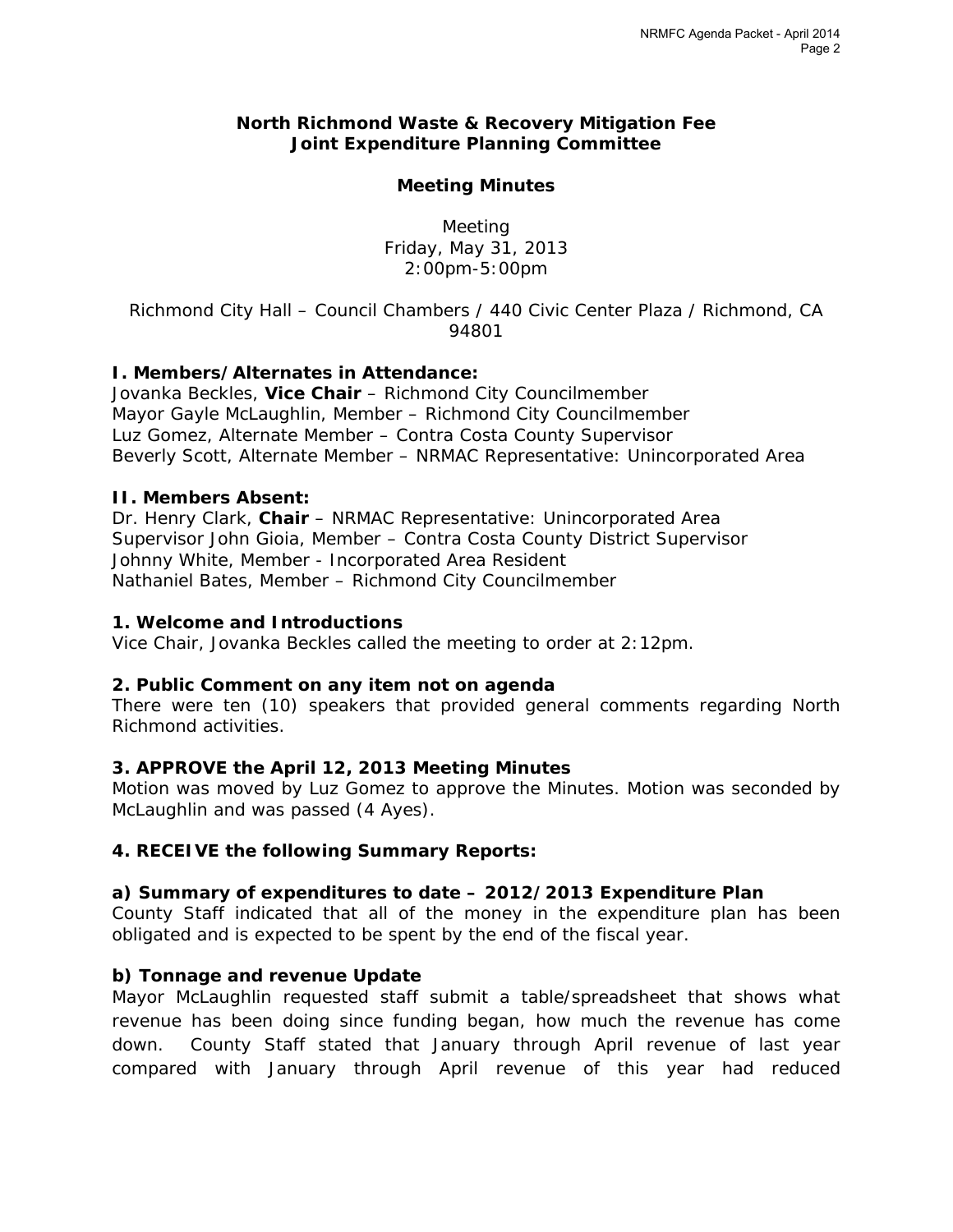approximately one percent (1%). Overall, there has been about a 2-3 percent (2- 3%) reduction each year, which has been occurring for a few years now.

## **c) Progress reports submitted for community Based Projects**

Two Progress reports were included in the package. Committee Staff received a revised report from Reach after the meeting packet distribution deadline. Committee Staff (County) also stated that Eco Village is doing good work, but no progress report is available at this time.

There were seven  $(7)$  speakers on item  $#4C$  that represented various entities, including those funded with NRMF monies.

Beckles indicated that future organizations under contract will be required by the City to have an orientation to ensure organizations are clear on what to expect from contracts.

### **5. Discuss and approve the following Elements of the 2013/2014 Expenditure Plan:**

### **a) Funding Allocations for each strategy within the expenditure plan**

Committee Staff (County) went over the Expenditure Plan budget table on page 23, including the actions that were taken at the April  $12<sup>th</sup>$  Committee meeting.

#### **b) Funding allocations for specific non-profit organizations for community based Projects**

County Staff discussed the list of organizations selected to share in the new recommended allocation of \$51K for CBPs (see page 13). As discussed at the previous committee meeting, the committee will decide if they are going to fund 1- 3 organizations with a total of \$51,000.00, based on the non-profit proposals from the last RFPs evaluated by Committee Staff. Beckles stated that she was in favor of the top 3 organizations listed on page 15. City Staff (Lori) suggested considering funding for organizations not previously funded.

### **c) Any suggested changes to the Community- Based Project Reporting and Invoicing Requirements**

County staff mentioned that any suggested changes would have to be made to Attachment 1 (Page 17) of the packet by staff, if the committee recommends allowing advance payments. Luz Gomez recommended that we keep the requirements as is considering the Auditor's office requirements, but allow invoicing. Beverly Scott suggested that payments be made by a voucher if they need to acquire funding to purchase equipment to get project off the ground. Gomez understands the challenges this limitation poses for small organizations, but thinks that organizations are seeking additional funding sources to supplement this public funding which has more stringent rules associated to it.

### **d) All remaining elements of the 2013/2014 Expenditure Plan, including the description of activities being funded under each Strategy**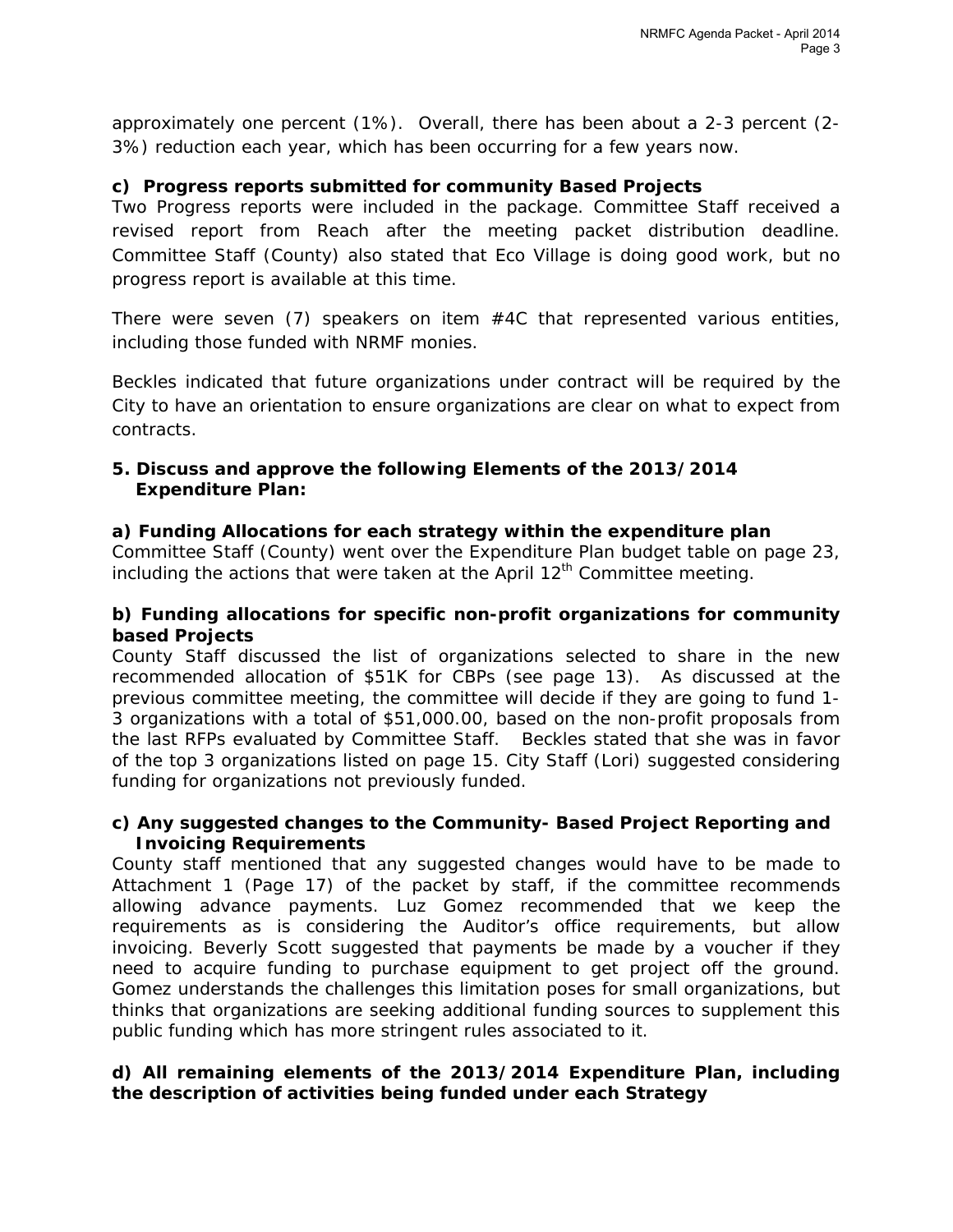County staff included that the description of strategies remain unchanged, and that the most substantial change was to remove the strategies not being funded, such as the District Attorney's (DA's) office.

A *Motion was moved* by Beckles to approve the top three non-profits listed on page 15 (of the Agenda Packet) and the elements of this plan. Beckles also included the recommendation by staff that advance payments are not allowed. The *Motion* was seconded by Gomez and passed unanimously.

#### **6. Receive Presentations about Mitigation Funded Strategies from the Community Services Coordinator:**

County Staff stated that anyone who is currently funded with NRMF funds has the opportunity to provide updates.

The Community Services Coordinator (Carla) provided updates regarding Basketball ceremony acknowledging their commitment. Carla stated that NR Green Meetings are conducted on a monthly basis, which allows for sharing of information among representatives from various funded non-profit and enforcement agencies regarding their NRMF funded efforts and activities. Carla also stated that the NR Green newsletter included an additional insert beyond NRMF, which was funded by the Richmond Police Department (RPD). Updates were provided about the adult softball. Edwin Perez Santiago with REACH is partnering with the Walking School Bus and working on the landscaping along the Verde school route in conjunction with Carla and others. They are also going out and cutting weeds for our seniors who don't have money to do so. We were also going to work with Carla as we see over 120-some tires on both sides of the County, and consider if maybe they can be used as items for art projects or plantings. Gomez thanked REACH for the great partnership.

# **7. ADJOURN to next meeting.**

Meeting adjourned by Beckles at 3:35pm. The next Meeting is scheduled for February 21, 2014 at 2:00pm.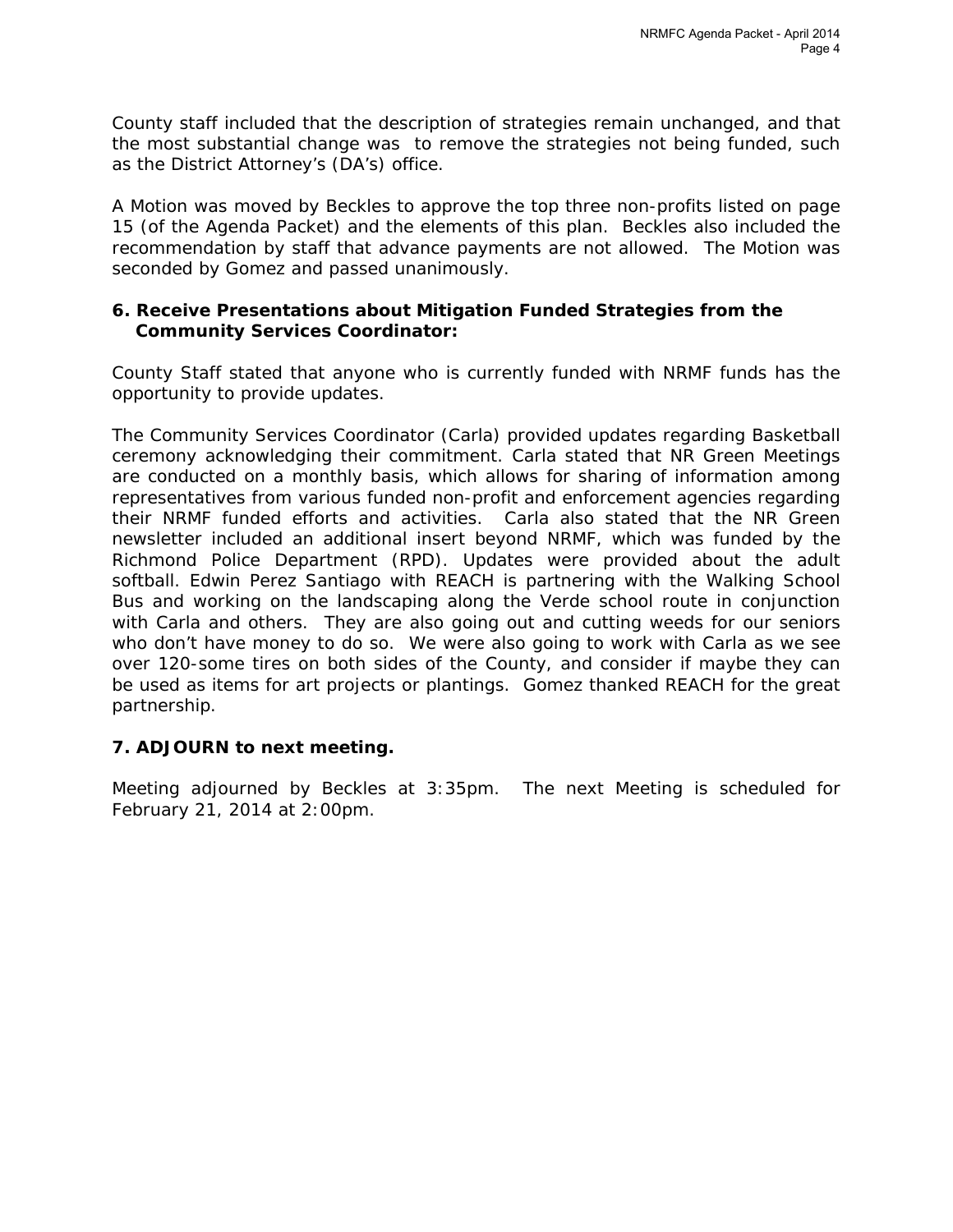#### **North Richmond Waste & Recovery Mitigation Fee Joint Expenditure Planning Committee**

#### **Meeting Minutes**

Meeting Friday, February 21, 2014 2:00pm-4:00pm

*Richmond City Hall – Council Chambers / 440 Civic Center Plaza / Richmond, CA 94801* 

#### **I. Members/Alternates in Attendance:**

Dr. Henry Clark, Chair – MRMAC Representative: Unincorporated area Mayor Gayle McLaughlin, Member – Richmond City Councilmember Luz Gomez, Alternate Member – Contra Costa County Supervisor Beverly Scott, Alternate Member – NRMAC Representative: Unincorporated Area

#### **II. Members Absent:**

Jovanka Beckles, Vice Chair – Richmond City Councilmember Nathaniel Bates, Member – Richmond City Councilmember Johnny White, Member - Incorporated Area Resident

#### **1. Welcome and Introductions**

Dr. Henry Clark called the meeting to order at 2:13pm.

#### **2. Public Comment on any item not on agenda**

There were no speaker cards for Public Comment.

#### **3. Receive update regarding New Brown Act requirements**

Committee Staff provided an informational update regarding new Brown Act provisions related to providing more transparency that require each Committee Member to clearly identify the position of each vote made by each member at meetings.

#### **4. APPROVE the May 31, 2013 Meeting Minutes**

*Motion was moved* by Gomez to approve the Minutes, with a modification that the meeting minutes show Beverley Scott as a new NRMF Committee Member replacing Joe Wallace and that a new Member Alternate for Beverley Scott be established by the County Board of Supervisor's. *Motion was seconded* by McLaughlin and *passed unanimously (4 Ayes).*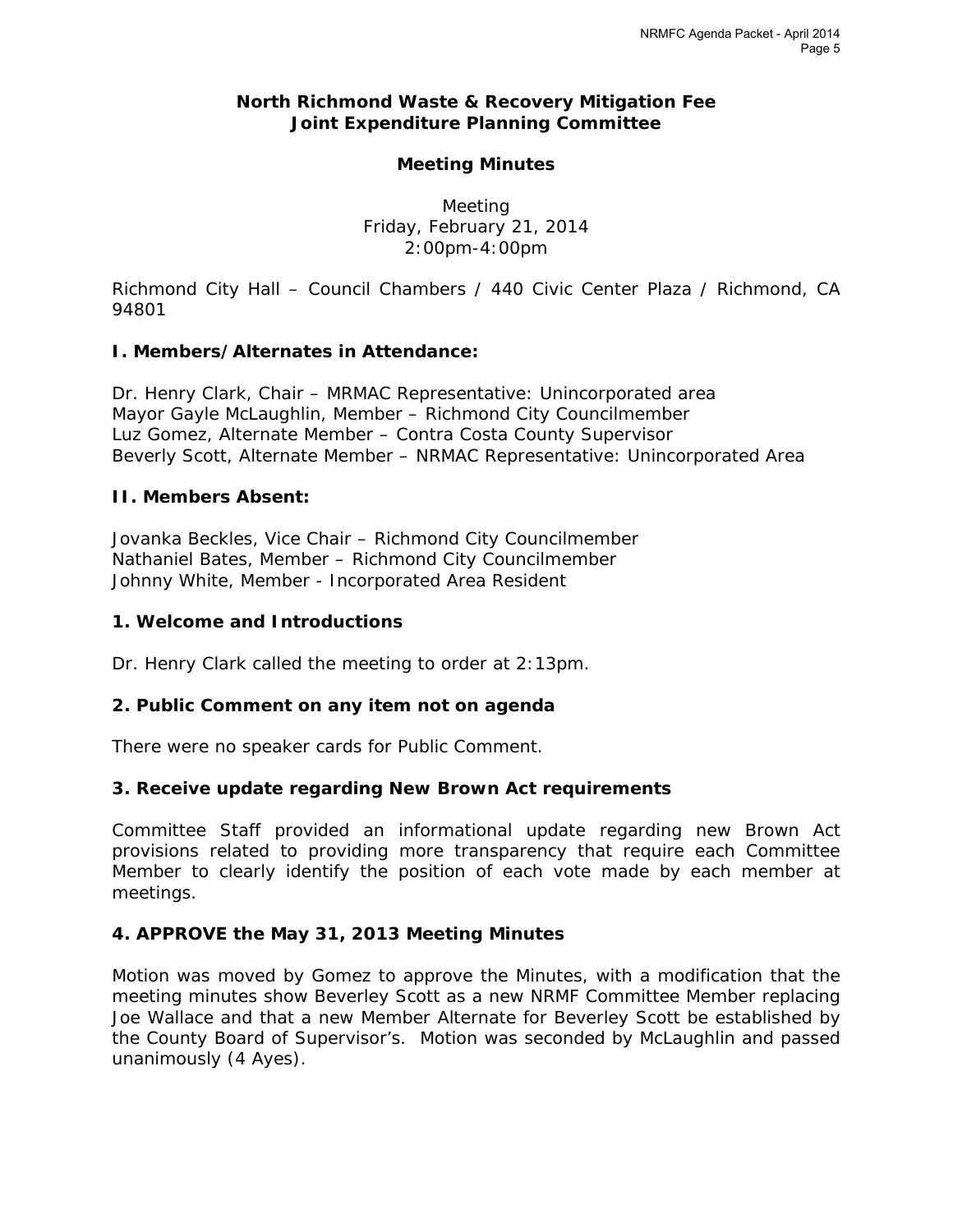### **5. NOMINATE and ELECT Chairperson and Vice chairperson:**

County staff indicated that the last Chairperson nomination occurred two years ago on September 23, 2011, and that the Committee Bylaws require the Committee to elect a Chairperson and Vice-Chairperson every two calendar years.

*Motion was moved* by Gomez to nominate Dr. Clark as Chairperson and Jovanka Beckles as Vice-Chairperson for another term (two additional years – final consecutive term). All was in favor, and *unanimously approved*.

#### **6. Receive the following reports:**

#### **a) Update on minor changes to 2012/2013 Expenditure Plan**

Committee Staff discussed minor changes made to the 2012-2013 Expenditure Plan that were approved concurrently by the City of Richmond and County Board of Supervisors when the 2013-2014 Expenditure Plan was approved. Committee Staff advised that the minor adjustment to the 2012-2013 Expenditure Plan approved by the City and County reallocated \$1,182.48 from the "Contingency" line item to the "Disposal Vouchers" (Strategy 1) to cover expenses that exceeded what was originally budgeted (\$500.00) in the Disposal Vouchers Strategy.

#### **b) Committee Board Advisory Body Annual Report-2013**

Committee Staff discussed the contents of the Advisory Body Report, and discussed the attendance and vacancy of Committee appointments. Mayor McLaughlin stated she will check with Johnny White to see if he's still engaged to attend. Gomez stated for the record that Beverly Scott is taking Joe Wallace's place as representative of NRMAC for the Committee. Gomez also mentioned there is an Alternate vacancy for both the City of Richmond and City council member that needs to be filled.

#### **c) Summary of Expenditures to date – 2012/2013 Expenditure Plan**

County staff addressed that there have been revisions to the dollar figures of the expenditure plan. The numbers reflect some remaining balance from the 2012/2013 plan that was not spent, according to information that was received from City of Richmond Accounting Staff. Staff indicated that the revised remaining balance is \$72,093.91, and that the original sheet County staff provided was higher, due to a calculation error on the amount shown in the Contingency line item.

Beverly Scott wanted to confirm the money wasn't spent before being reallocated and Mayor McLaughlin wanted to confirm that there is additional money. Committee staff stated that this is the most updated information that was received but there are several speakers that may likely speak about the dollar amounts and any occurrences that county staff is not aware of. County staff mentioned when we closed the books for 2012/2013, and that the money showing as a remaining amount is approximately \$72,000; money allocated that was not spent in the 2012- 2013 budget cycle.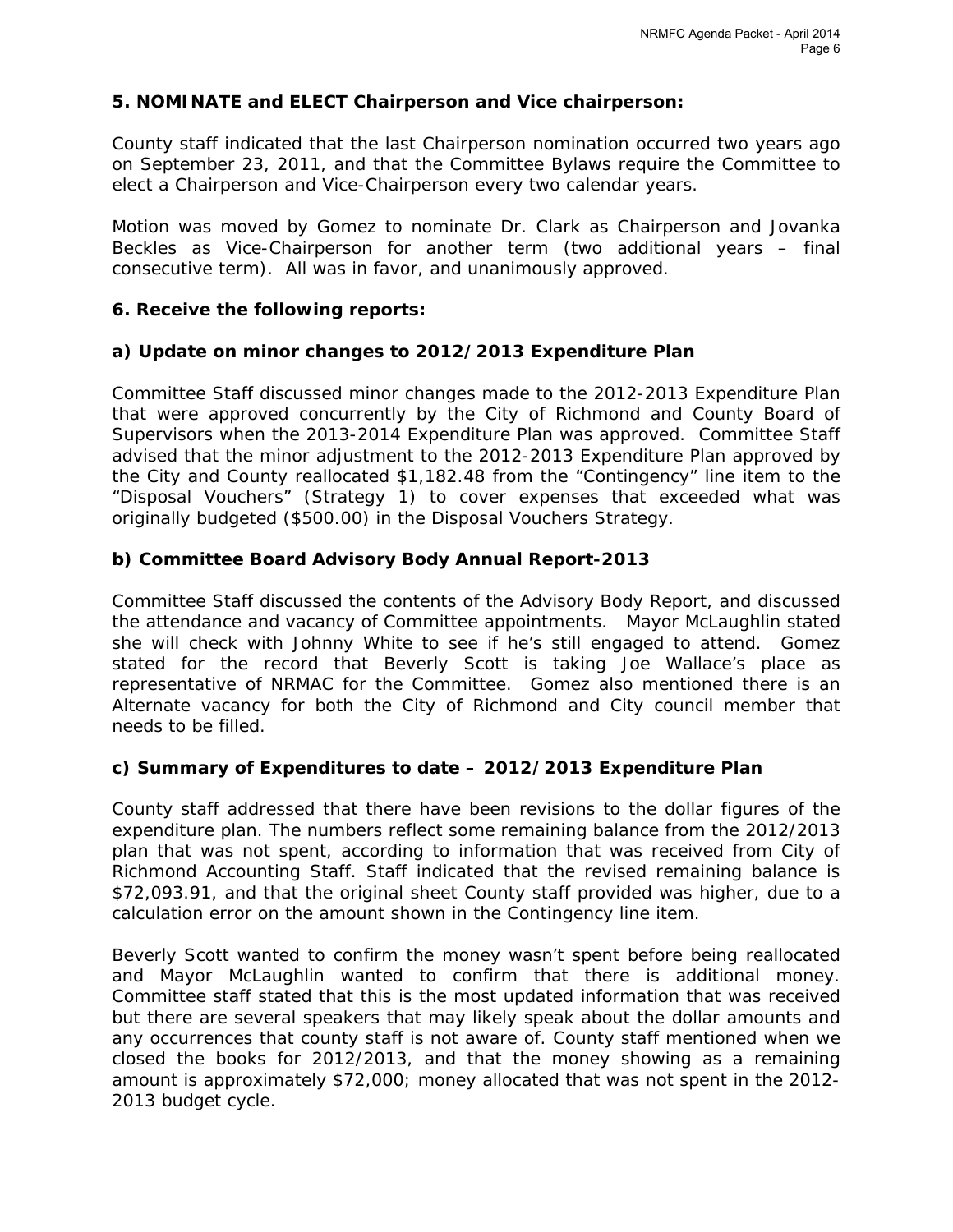### **d) Tonnage and Revenue Update**

Committee Staff provided an overview analysis of the funding trends since Mitigation Funding began. Staff also presented the expenditure data from July 2013 thru December 2013 (referred to on page 43 of the Agenda packet) and indicated that actual revenue is now surpassing projected revenue. Staff also presented the landfill operator revenue projections for the next fiscal year (2014/2015).

### **e) Expenditure Plan Strategy Implementation Update Status Reports**

Staff provided an update to the Committee on the current Expenditure Plan Strategy Reports stating that all strategies except Strategy 4 (Tagging and Abatement) submitted status reports.

Gomez asked if illegal dumping has improved since four years ago and also if Deputy Monroe followed up with the evidence collected on the reported occurrences. Deputy Monroe provided a response mentioning that reported occurrences are given to County staff to verify. Janie Holland (Prevention Services Coordinator) also provided a response stating that photos are taken of all hazardous waste, tires, etc., as evidence and other occurrences are picked up.

Gomez recommended that Carla Orozco of Neighborhood House be included in this effort due to the last code enforcement case had been opened back in October 2013. Conrad from County Code Enforcement mentioned the transition has been slow due to having low personnel and that current open cases were still being handled in the area and therefore a lot of new cases did not get open. Gomez requested that we keep the same code enforcement officer for a longer period who can get familiar with the city and community as that is a concern for the community. She (Gomez) also thanked Deputy Monroe for all his efforts in the city and keeping people involved. Deputy Monroe discussed that it is difficult to put citations for smaller items, and that the focus needs to be on bigger items. He (Deputy Monroe) also mentioned that transfer station issues are improving.

Various other clarifying questions were raised by the Committee and answered by Committee Staff related to some of the details in the Status Reports.

#### **7. Receive Tonnage Revenue Projections data and Provide direction to Committee Staff about the proposed development of the 2014/2015 Expenditure Plan:**

County staff requested that the Committee accept revised documents (pages 65-67 of the packet) to ensure compliance with the better government ordinance.

*Motion was moved by Gomez* to accept the revised documents pages 65-67 as provided by County Staff. *Motion was approved unanimously (4 Ayes).*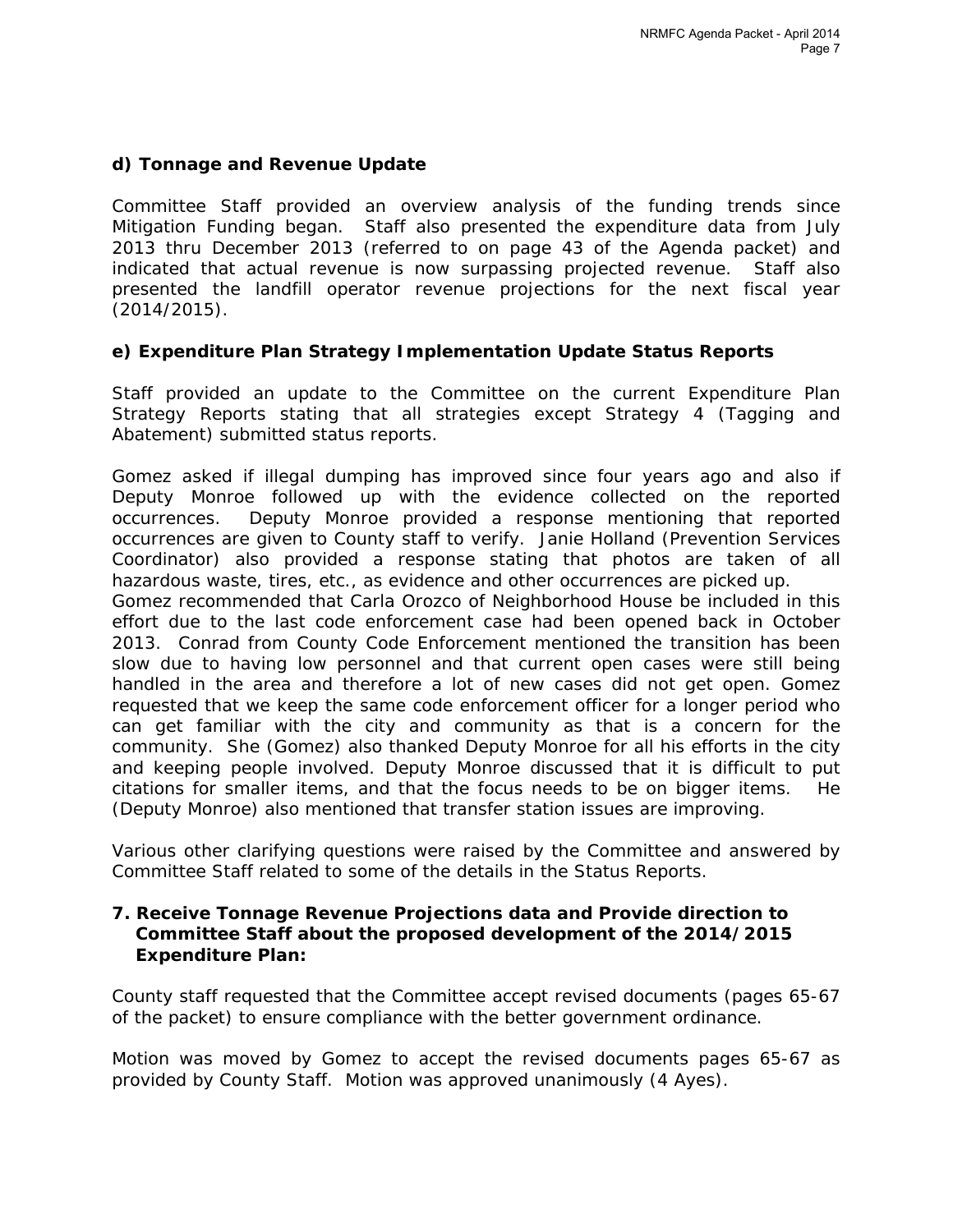County staff discussed available balances that may be used in the 2014-2015 cycle stating that a higher than expected revenue is projected and that remaining revenue and role-over funding from the 2012-2013 fiscal year needs to be allocated for a total of \$139,115.13.

Staff requested guidance on where funds should be allocated within the existing Expenditure Plan Strategies. There was ongoing discussion between the Committee members, County and City Staff about the non-profit contracting process. During the dialog, Gomez suggested if the Committee would set aside Community-Based Project funding to be given as a lump sum to a non-profit to manage that might have the capacity to assist the smaller non-profits and allow payments to occur more efficiently. Gomez then suggested if CHDC (who currently has a contract with the City) might be willing to administer Community-Based Project(s) funding. Committee Staff stated that they would have look into the idea to see what the procurement procedure(s) would be for such a request. Various ideas by Committee Members and Committee staff were discussed related to the matter. Staff suggested that a Special Meeting be scheduled to have further discussion on the issue.

The Following four (4) speakers provided comments regarding North Richmond activities and/or requested additional funding be allocated:

- CURME (organization that manages Community Gardens in North Richmond);
- Prevention Services Coordinator (currently Strategy 3) requested additional funding ranging from \$10,000.00 to \$60,000.00;
- The Community Services Coordinator (currently Strategy 10) requested additional funding, including additional funding requests for existing Expenditure Plan Strategies also managed by the Community Services Coordinator; and
- A representative from Reach Fellowship also commented, stating that they would be interested in applying for Community-Based Project funding.

For preparation of a Special Meeting, Gomez made the following recommendations/requests for Committee Staff to look into:

- Have Committee Staff look into and talk with CHDC about management of Community-Based Project(s) contracts;
- Set aside at least \$10,000.00 for Community Garden Project(s) as possibly a new ongoing strategy;
- Restore Sheriff funding (Illegal Dumping Law Enforcement Strategy) back up to the 10% that was reduced in the current 2013-2014 cycle;
- Set aside \$17,000 to the Right-of-Way Pick-up Strategy for the City of Richmond Staff (Strategy 4) specifically to address Illegal Dumping in the Public Right-of-Way;
- Propose a modest increase to the Prevention Services Coordinator and salaries to be determined; and
- Have Committee Staff come back with a funding proposal for the Committee to consider.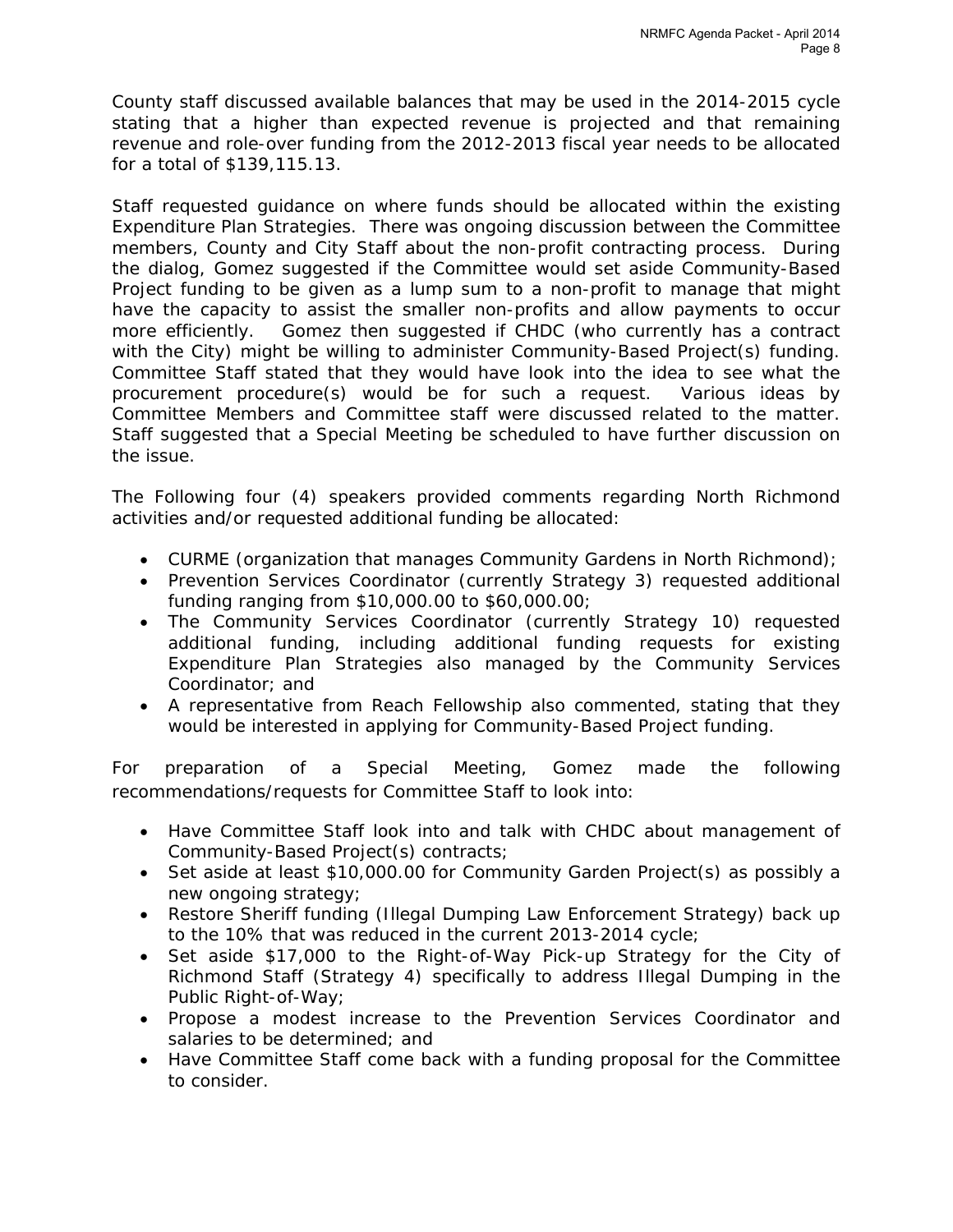Mayor McLaughlin agreed that \$10,000.00 seemed to be a good starting point to allocate to ongoing Community Gardens projects each year, however had some concern about restoring the Sheriff position funding (Illegal Dumping Law Enforcement Strategy).

## **8. Receive presentations - Verbal updates about mitigation funded strategies from the community services coordinator and others.**

A special meeting was scheduled for Friday, April 4, 2014 as there was no time left for discussion on Item #8.

# **9. ADJOURN to next Special meeting.**

Meeting adjourned by Clark at 4:25pm. A Special Meeting is scheduled for Friday, April 4, 2014 from 2:00pm to 4:00pm.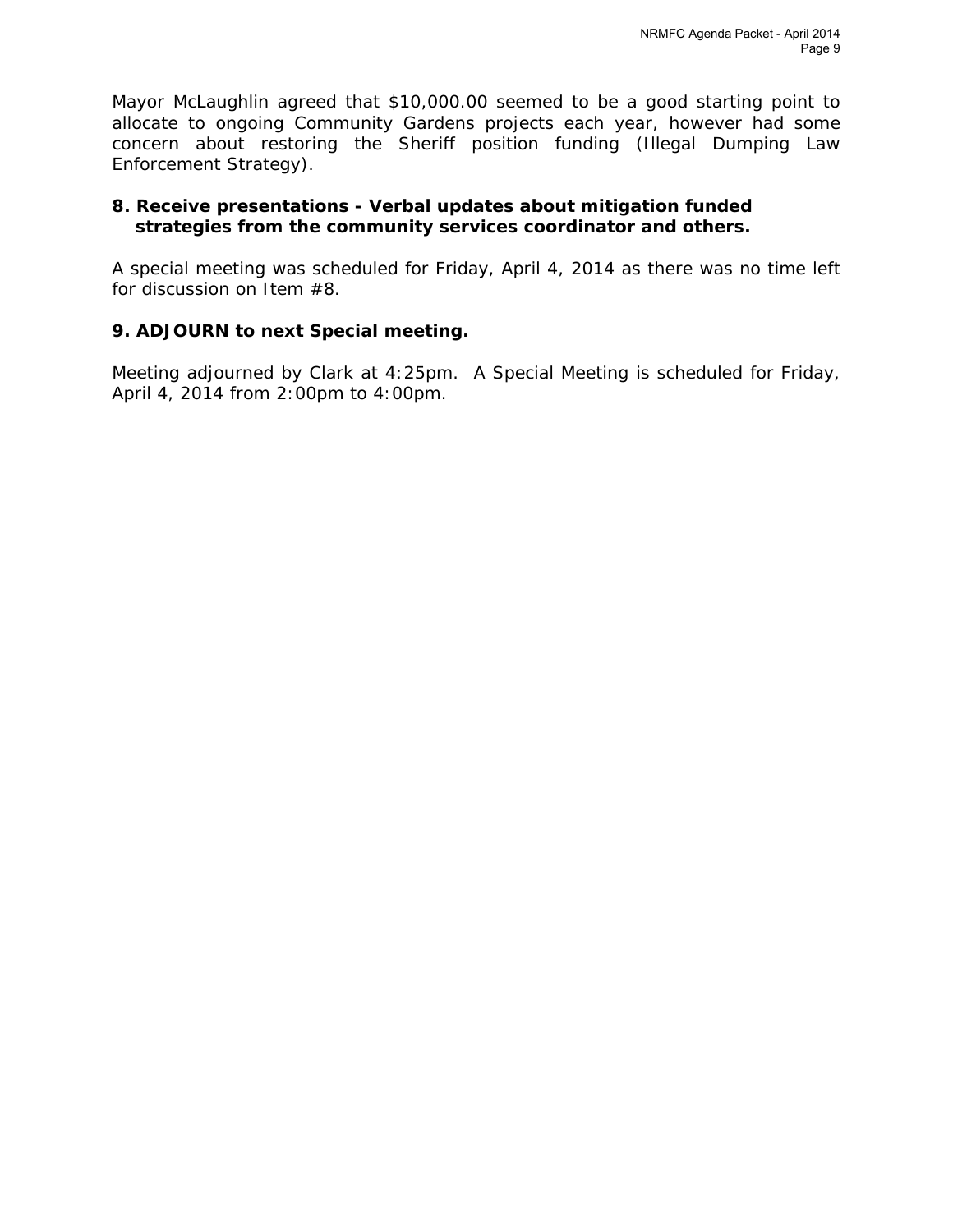#### **North Richmond Waste and Recovery Mitigation Fee** Packet - April 2014 **2012-2013 Expenditure Plan Budget Summary Close-out Updated** Page 10

| #              | <b>Strategy</b>                                 | <b>Amounts in</b><br><b>Expenditure Plan</b><br>Budget <sup>1</sup> |                |                           | <b>Total Actual</b><br><b>Expenditures</b><br><b>To-Date</b> | <b>Budget</b><br>Remaining |           |  |
|----------------|-------------------------------------------------|---------------------------------------------------------------------|----------------|---------------------------|--------------------------------------------------------------|----------------------------|-----------|--|
| $\mathbf 1$    | Bulky Item Pick-ups & Disposal Vouchers         | \$                                                                  | 1,682.48       | \$                        | 1,682.48                                                     | \$                         |           |  |
| 2              | Neighborhood Clean-ups                          | \$                                                                  | 1,500.00       | $\mathfrak{S}$            | 1,500.00                                                     | \$                         |           |  |
| 3              | <b>Prevention Services Coordinator</b>          | \$                                                                  | 42,000.00      | \$                        | 42,000.00                                                    | \$                         |           |  |
| 4              | Right-of-Way Pick-up & Tagging Abatement        | \$                                                                  | 28,500.00      | $\boldsymbol{\mathsf{S}}$ | 28,500.00                                                    | \$                         |           |  |
| 5              | Code Enforcement - County                       | \$                                                                  | 165,300.00     | \$                        | 165,300.00                                                   | \$                         |           |  |
| 6              | Code Enforcement - City                         | \$                                                                  | 50,000.00      | $\mathfrak{S}$            | 50,000.00                                                    | \$                         |           |  |
| $\overline{7}$ | <b>Illegal Dumping Law Enforcement</b>          | \$                                                                  | 281,250.00     | \$                        | 281,250.00                                                   | \$                         |           |  |
| 8              | <b>Surveillance Cameras</b>                     | \$                                                                  | 4,500.00       | $\boldsymbol{\mathsf{S}}$ | 3,312.67                                                     | \$                         | 1,187.33  |  |
| 9              | <b>Illegal Dumping Prosecutor</b>               | \$                                                                  | 20,000.00      | $\boldsymbol{\mathsf{S}}$ | 13,270.16                                                    | \$                         | 6,729.84  |  |
| 10             | Parks Rehabilitation Initiative                 |                                                                     | See 2013/14 EP | $\mathfrak{S}$            |                                                              | See 2013/14 EP             |           |  |
| 11             | <b>Community Services Coordinator</b>           | \$                                                                  | 86,065.50      | \$                        | 86,065.50                                                    | \$                         |           |  |
| 12             | Community-Based Projects <sup>1</sup>           | \$                                                                  | 182,342.52     | \$                        | 178,006.23                                                   | \$                         | 4,336.29  |  |
| 13             | North Richmond Green Community Service Programs | \$                                                                  | 58,700.00      | $\mathfrak{S}$            | 29,487.37                                                    | \$                         | 29,212.63 |  |
| 14             | North Richmond Green Campaign                   | \$                                                                  | 15,000.00      | \$                        | 5,956.63                                                     | \$                         | 9,043.37  |  |
|                |                                                 |                                                                     |                |                           |                                                              |                            |           |  |
| 15             | Neighborhood Gardening Project                  | \$                                                                  | 42,589.56      | \$                        | 42,589.37                                                    | \$                         | 0.19      |  |
| 16             | Removal & Disposal of Street Cans               | \$                                                                  | 2,000.00       |                           |                                                              | \$                         | 2,000.00  |  |
| X              | <b>Committee Administration/Staffing</b>        | \$                                                                  | 97,392.17      | \$                        | 97,392.17                                                    | \$                         |           |  |
| 12%            | Contigency (Reserve for Revenue Shortfall)      | \$                                                                  | 41,726.34      | \$                        | 29,409.52                                                    | \$                         | 12,316.83 |  |
|                |                                                 | \$                                                                  |                |                           |                                                              | \$                         | 64,826.48 |  |
|                | Total 2012/13 EP Budget <sup>2</sup>            |                                                                     | 1,120,548.57   |                           | \$1,055,722.09                                               |                            |           |  |

*1 Funding is allocated among multiple Community-Based Projects, the amounts expended per project in this EP cycle are reflected in the Community Based Project Summary Table. The CBP budget was reduced by \$1,793.64 in the Second Amended 2012/13 EP which*  was the remaining balance for the Healing Circles, Reach Fellowship, Social Progress and Watershed Project CBPs. A total of *\$70,7 68. 08 was moved to the 2013/14 Expenditure Plan for previously awarded CBPs (\$49,000 for Eco-Village and Verde Partnership Garden & \$21,768.08 for CURME, including contracting agency costs)*

*2 Amounts provided do not inlcude role-over funding that was approved in 2013/2014 (current) Expenditure Plan.* 

G:\Conservation\Deidra\Illegal Dumping\BMPC Mitigation Fee Committee\Meetings\2014 Meetings\4-4-2014 (Special Meeting)\Final Word-Excel Versions for Packet\

4. EP Budget Expenditure Summary 2012-2013 FINAL-Updated.xls -- 2012-13 EP Expenditure Summ (2 Printed: 3/31/2014, 9:20 AM